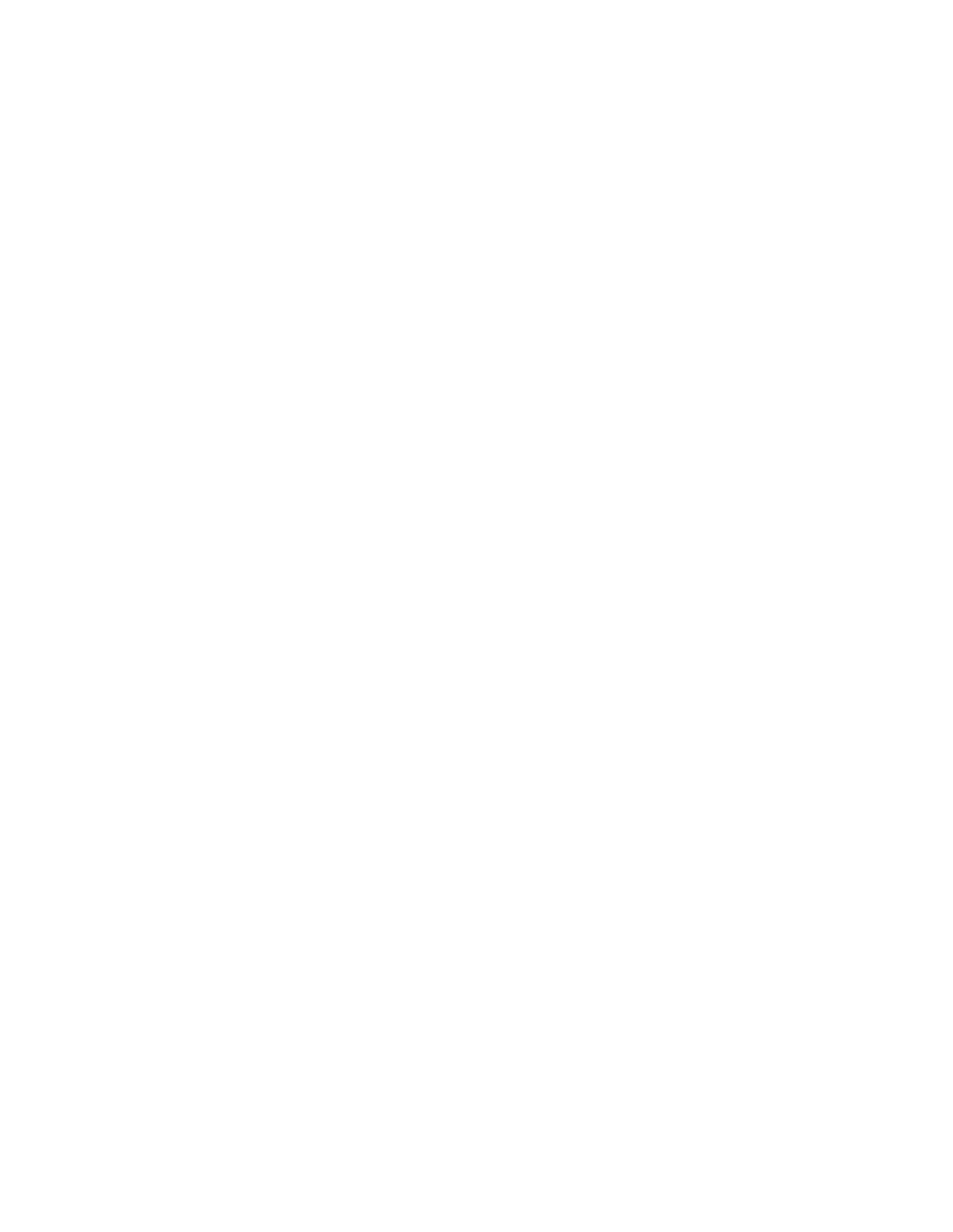### **BURKE, Justice.**

[¶1] In these consolidated appeals, Appellant, Vincent Rosty, challenges the district court's order entering default judgment and the district court's denial of his motion to set aside entry of default and default judgment. We affirm in part and reverse in part.

### *ISSUES*

[¶2] Appellant presents the following issues:

- 1. Whether Appellant timely appealed the district court's ruling denying Appellant's motion to set aside entry of default and motion to set aside default judgment?
- 2. Whether the district court erred by permitting the hearing on default judgment to proceed when Appellees failed to provide notice to Appellant of the hearing as required by Rule 55(b)(2)?
- 3. Whether the district court violated Appellant's due process rights by entering default judgment without allowing Appellant a meaningful opportunity to present evidence on issues of fault and damages?
- 4. Whether the default judgment issued by the district court is void because of Appellees' failure to properly serve the Appellant with the Complaint and Summons?
- 5. Whether the district court abused its discretion by failing to set aside the entry of default and the default judgment in this case?
- 6. Whether the district court's award of punitive damages was permitted where the Appellees failed to provide any evidence of Appellant's wealth?

# *FACTS*

[¶3] Appellees, Shari and Steve Skaj, brought suit against R & R Roofing, Inc., Steve Rosty, and Appellant to recover damages caused when an idling dump truck that had been driven by Appellant was knocked into gear, pinning Ms. Skaj against a motor home. The complaint alleged that the dump truck and  $R \& R$  Roofing were owned by defendant Steve Rosty, and that the truck was used by Appellant in his employment with the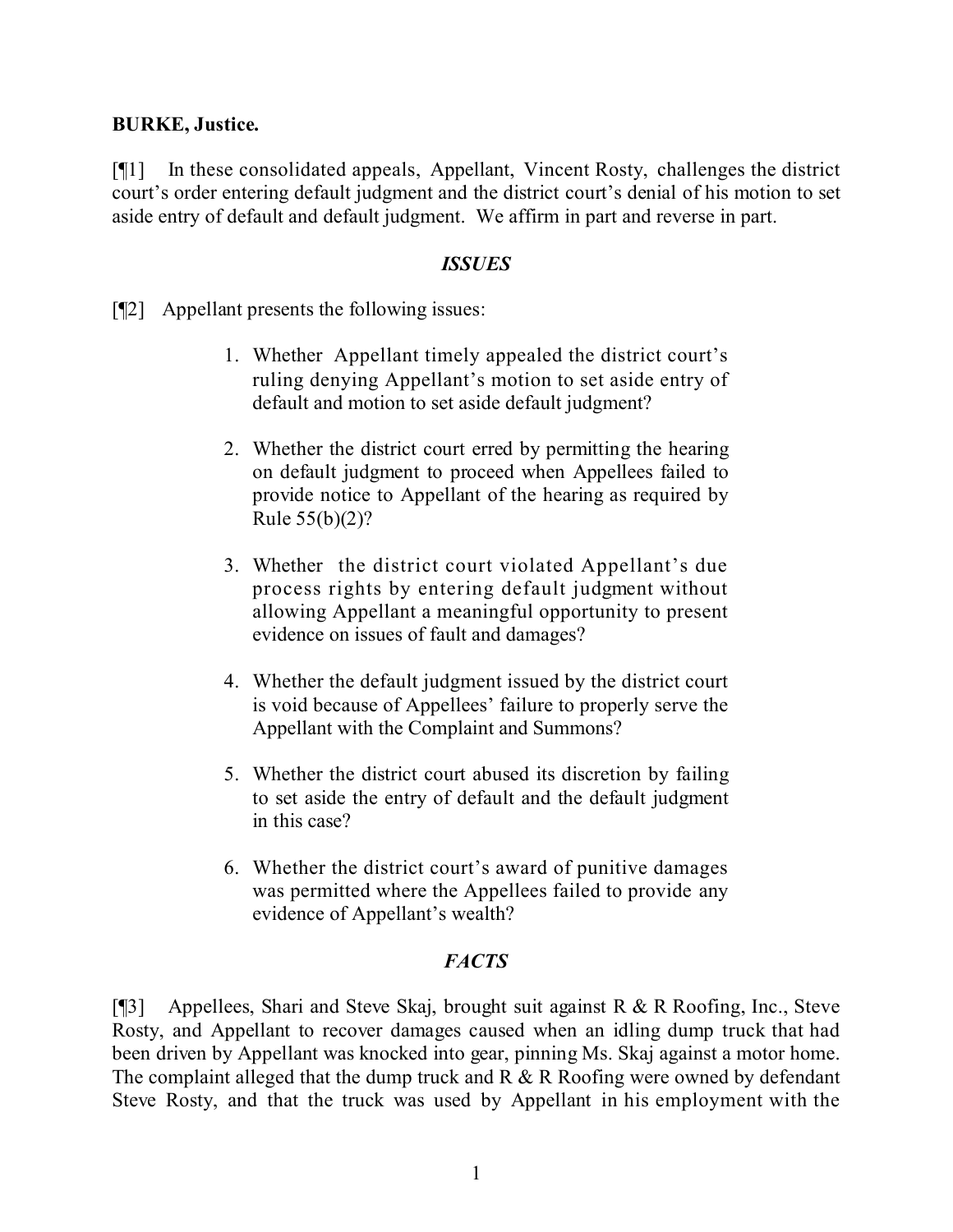business. The complaint stated causes of action for negligence and negligent infliction of emotional distress, and sought to recover compensatory and punitive damages from all defendants.

[¶4] According to the complaint, Appellant was using the truck to deliver roofing supplies when he stopped the truck in an alley behind Ms. Skaj's house. He exited the vehicle and left the engine running with the transmission in neutral, but failed to engage the parking brake. Some roofing material that had been placed in the cab of the truck became dislodged, knocking the transmission into gear and causing the truck to move forward toward the motor home, which was also parked in the alley. Ms. Skaj was severely injured when she was caught between the truck and the motor home. After freeing Ms. Skaj, Appellant took her into her house and placed her on the couch. He then left and drove the truck several miles to the R & R Roofing shop. Mr. Skaj subsequently arrived at the residence and discovered his wife's "nearly lifeless" body on the couch. The complaint alleged that Appellant had used marijuana and methamphetamine prior to the incident and that a blood sample taken from Appellant on the day of the incident revealed the presence of cannabinoids and amphetamines.

[¶5] An answer to the complaint was filed on behalf of defendants R & R Roofing and Steve Rosty. Appellant, however, failed to plead or otherwise defend against the allegations in the complaint. As a result, default was entered against Appellant by the clerk of court. After default was entered, the non-defaulting parties were dismissed from the suit without prejudice. On March 23, 2010, the Skajs filed a motion for judgment on the default, and the district court set a hearing on the motion for September 24, 2010. On the day prior to the hearing, counsel retained by Cornhusker Casualty Company entered an appearance on behalf of Appellant and submitted a motion in opposition to the entry of default judgment. Although counsel noted that he had "not yet been able to make contact with [Appellant]," he asserted that, upon information and belief, service of process "may have been insufficient" because service may not have been effected at Appellant's usual place of abode under W.R.C.P.  $4(d)(1)$ . Counsel also moved to set aside the entry of default and requested an extension of time to answer the complaint.

[¶6] At the default judgment hearing held the following day, the district court denied Appellant's request for a continuance. The court noted that "[T] he entry of appearance and filing yesterday is very last minute. This hearing has been set since June 9, 2010. There's been no showing whatsoever of why representatives of Vincent Rosty could not have pursued the requests that they're now making at an earlier date." The court did not rule on Appellant's motion to set aside the entry of default because the Skajs had not had an opportunity to respond to the motion, and the matter had not yet been scheduled for a hearing. The court noted, however, that "Defendant Rosty should have an opportunity to schedule that up and pursue it if there's a request to do so."

[¶7] The court then proceeded to address the matter of the default judgment. The court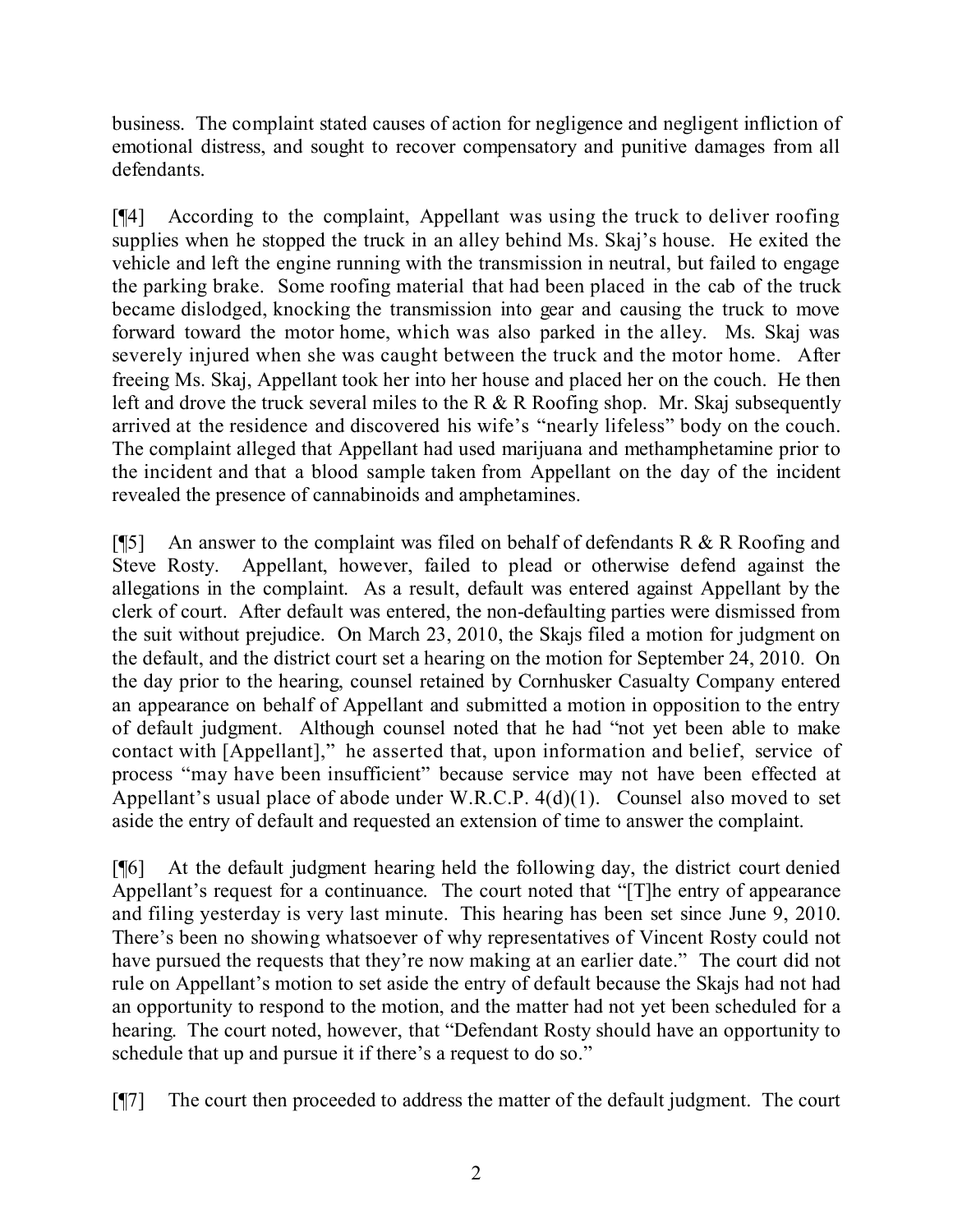received testimony from Shari and Steve Skaj relating to damages resulting from the incident, and heard arguments from counsel for both parties. At the conclusion of the hearing, the district court determined that default judgment was appropriate. The court found that the allegations in the complaint, which were deemed admitted upon entry of default, and the testimony presented at the hearing, indicated that Appellant was negligent. Based on the Skajs' testimony and the affidavits of various healthcare providers, the court found that Ms. Skaj was entitled to compensatory damages totaling \$731,053.25, including medical expenses, past and future pain and suffering, past and future loss of enjoyment of life, past and future disability, and property damage. The court awarded \$80,000 to Mr. Skaj for loss of consortium, but denied Mr. Skaj's claim for damages arising from negligent infliction of emotional distress. The court also assessed \$75,000.00 in punitive damages against Appellant. A Default Judgment Order was entered on October 11, 2010.

[¶8] Appellant filed a notice of appeal from the Default Judgment Order on November 8, 2010, and that appeal was docketed in this Court as No. S-11-0063. Also on November 8, Appellant filed a "Motion to Set Aside Entry of Default or for Relief from Default Judgment" pursuant to W.R.C.P. 55(c), claiming that he was not properly served with the complaint, and did not receive sufficient notice of the default judgment hearing. The district court held a hearing on the motion on December 16, 2010.

[¶9] On March 14, 2011, the Skajs filed a "Notice of Denial by Operation of Law," asserting that the district court had not issued a ruling on Appellant's post-judgment motion within the ninety-day period established by W.R.C.P. 6(c)(2), and that, as a result, the motion was deemed denied. Two days later, Appellant renewed his motion to set aside the default judgment. On the same day, the court issued an "Order Denying Defendant Vincent Rosty's Motion to Set Aside Entry of Default or for Relief from Default Judgment." On April 14, 2011, Appellant filed a notice of appeal from the district court's denial of his motion to set aside entry of default and default judgment. That appeal was docketed in this Court as No. S-11-0136.

[¶10] The Skajs moved to dismiss case number S-11-0136, claiming that this Court is without jurisdiction to consider the appeal because it was not filed within thirty days after Appellant's motion was deemed denied. We denied the motion to dismiss without prejudice and instructed the parties to present additional briefing on the jurisdictional issue. In conjunction with the order denying the motion to dismiss, we consolidated the appeals.

## *DISCUSSION*

# *Timeliness of Appeal*

[¶11] As a threshold matter, we must first determine whether Appellant timely appealed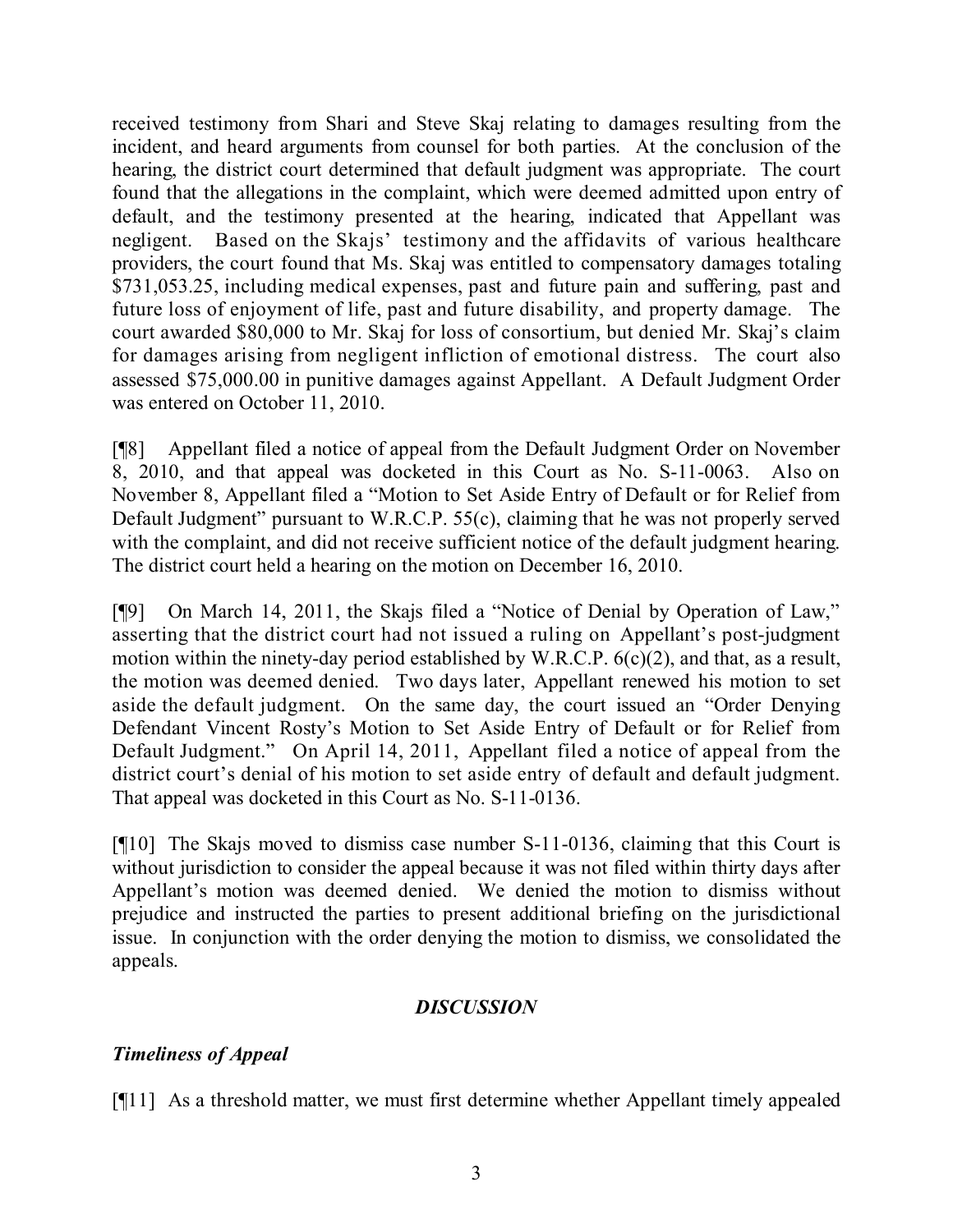the order denying his motion to set aside entry of default and default judgment. After careful review of the additional arguments and authority presented, we find that the appeal was timely filed.

[¶12] The Skajs contend that Appellant's motion was denied ninety days after it was filed under operation of the "deemed denied" provision of W.R.C.P. 6(c)(2). That rule provides, in relevant part, as follows:

> Any motion, under Rules 50(b) and (c)(2), 52(b), 59 and 60(b), not determined within 90 days after filing shall be deemed denied unless, within that period, the determination is continued by order of the court, which continuation may not exceed 60 days, at which time, if the motion has not been determined, it shall be deemed denied.

The Skajs begin from the proposition that Appellant's motion to set aside was filed pursuant to W.R.C.P. 60(b), bringing the motion within the reach of the deemed denied rule set forth in W.R.C.P. 6(c)(2). Accordingly, due to operation of the deemed denied rule, they claim that the motion was deemed denied on February 7, 2011, and that Appellant had thirty days from that date to file an appeal pursuant to W.R.A.P. 2.01.

[¶13] Appellant contends that a motion to set aside default judgment is not subject to the deemed denied rule because default judgments are governed by Rule 55, which is not

#### **Rule 55. Default.**

(b) *Judgment*. – Judgment by default may be entered as follows:

(1) By the Clerk. – When the plaintiff's claim against a defendant is for a sum certain, or for a sum which can by computation be made certain, the clerk upon request of the plaintiff and upon affidavit of the amount due shall enter judgment for that amount and costs against the defendant, if the defendant has been defaulted for failure to appear and is not a minor or an incompetent person;

(2) By the Court. – In all other cases the party entitled to a

 $1$  W.R.C.P. 55 provides, in relevant part, as follows:

<sup>(</sup>a) *Entry*. – When a party against whom a judgment for affirmative relief is sought has failed to plead or otherwise defend as provided by these rules and that fact is made to appear by affidavit or otherwise, the clerk shall enter the party's default.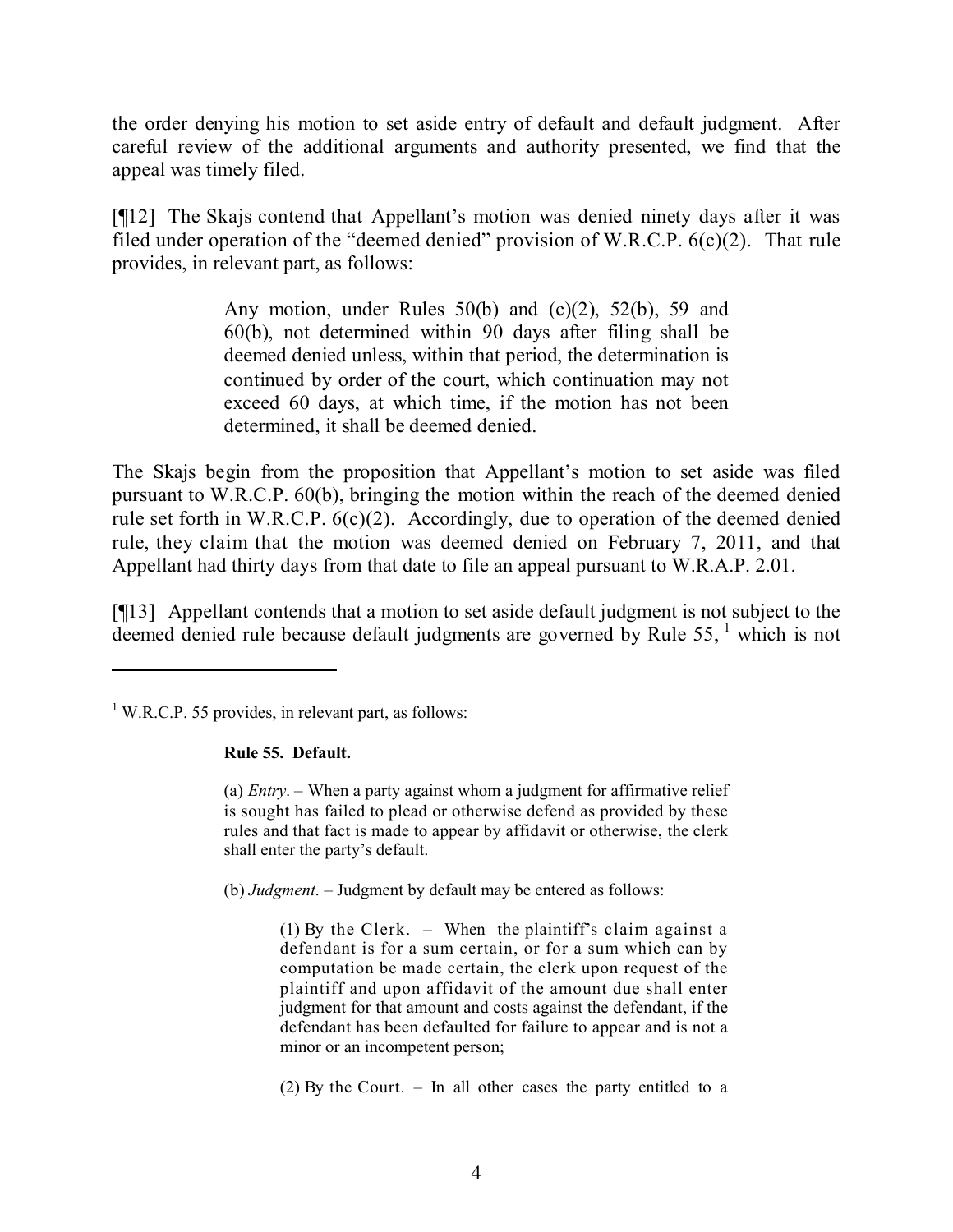identified in Rule  $6(c)(2)$ . He points out that his motion was filed pursuant to Rule 55(c), and that the district court's order denying his motion also cites Rule 55(c). He claims that, because motions filed under Rule 55(c) are not subject to the deemed denied rule, the thirty-day period for filing an appeal commenced when the district court entered its order denying his motion on March 16, 2011.

[¶14] The issue we must resolve is essentially a dispute over the operation of the provision in Rule 55(c) which states that a default judgment may be set aside "in accordance with Rule 60(b)." The Skajs suggest that this provision indicates that a motion to set aside default judgment is identical to a motion for relief from judgment filed pursuant to Rule 60(b), and that all such motions are subject to the deemed denied provision of Rule  $6(c)(2)$ . Appellant contends that a motion to set aside default judgment is distinct from a Rule 60(b) motion for relief from judgment, and that the reference to Rule 60(b) merely instructs that a motion to set aside default judgment may be granted for the same reasons set forth in Rule 60(b).

[¶15] We find both parties' interpretations of Rule 55(c) to be plausible. However, in light of the fact that Rule 55(c) is omitted from the list of rules and corresponding motions that are subject to the deemed denied provision of Rule  $6(c)(2)$ , we find no clear indication that a motion to set aside default judgment is subject to the deemed denied rule. Further, we note that because motions to set aside default or default judgment do

> judgment by default shall apply to the court therefor; but no judgment by default shall be entered against a minor or an incompetent person unless represented in the action by a guardian, guardian ad litem, trustee, conservator, or other such representative who has appeared therein. If the party against whom a judgment by default is sought has appeared in the action the party (or, if appearing by representative, the party's representative) shall be served with written notice of the application for judgment at least three days prior to the hearing on such application. If, in order to enable the court to enter judgment or to carry it into effect, it is necessary to take an account or to determine the amount of damages or to establish the truth of any averment by evidence or to make an investigation of any other matter, the court may conduct such hearings or order such references as it deems necessary and proper and shall accord a right of trial by jury to the parties when and as required by any statute.

 $\overline{a}$ 

(c) *Setting aside default*. – For good cause shown the court may set aside an entry of default and, if a judgment by default has been entered, may likewise set it aside in accordance with Rule 60(b).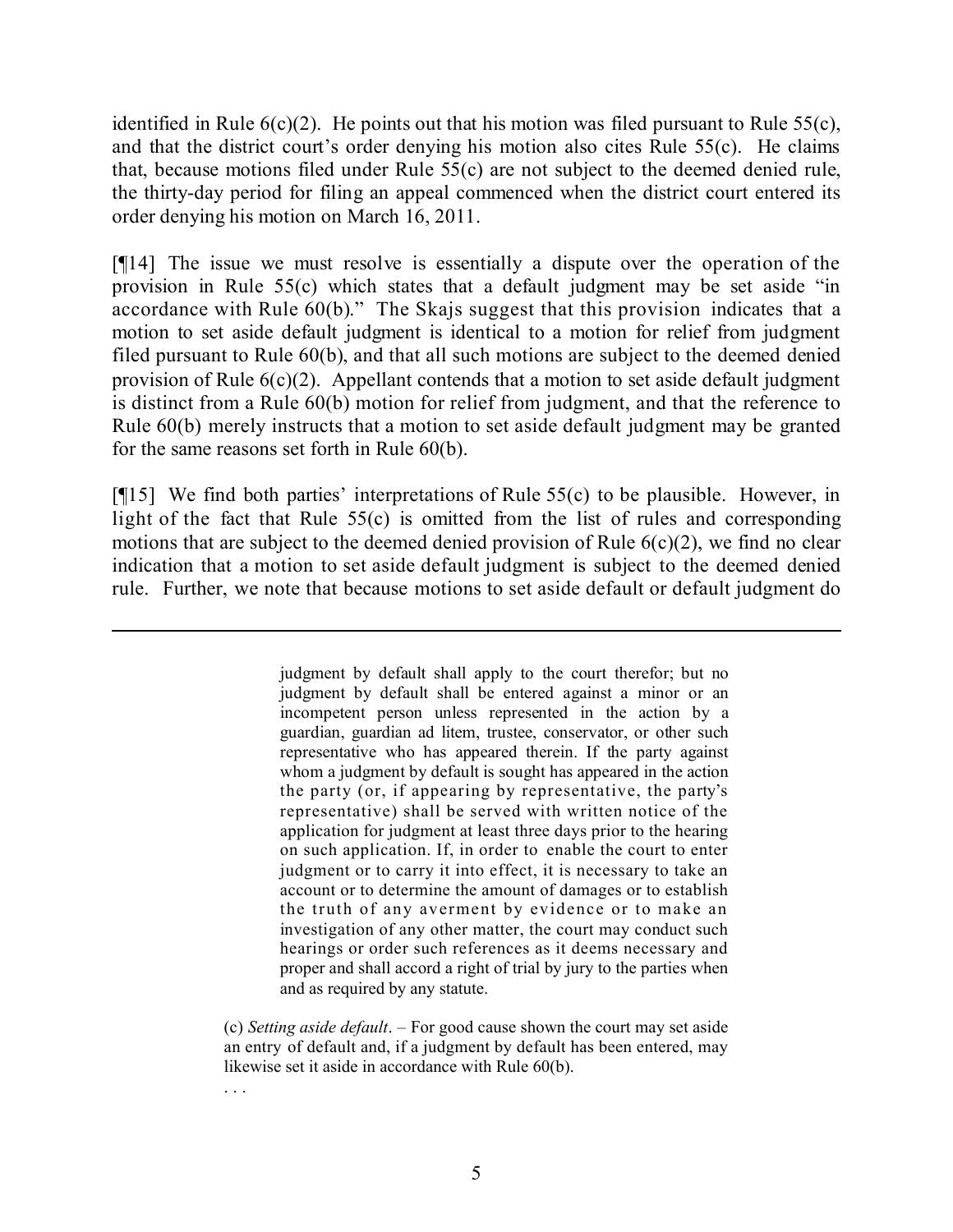not affect the finality of a judgment or toll the time for filing an appeal under W.R.A.P. 2.02, the prevailing justification for application of the deemed denied rule does not exist. Accordingly, we find that the motion to set aside entry of default and default judgment was not deemed denied upon expiration of ninety days from the date of filing. The appeal, filed within thirty days of the district court's order denying Appellant's motion, was timely.

# *Due Process*

[¶16] In Appellant's second and third issues, he claims that the district court violated his rights to due process by failing to provide time for adequate notice of the default judgment hearing, and by depriving him of a meaningful opportunity to be heard at the hearing. Appellant asserts that, as a result of these due process violations, the default judgment is void. Whether a trial court violated a litigant's right to due process presents a question of law that we review *de novo*. *Kelly v. Kilts*, 2010 WY 151, ¶ 9, 243 P.3d 947, 950 (Wyo. 2010).

[¶17] Appellant first contends that his right to due process was violated because the district court failed to comply with the notice requirement set forth in W.R.C.P. 55(b)(2). That rule provides, in relevant part, that "If the party against whom a judgment by default is sought has appeared in the action the party (or, if appearing by representative, the party's representative) shall be served with written notice of the application for judgment at least three days prior to the hearing on such application." Appellant claims that "Under the express terms of Rule  $55(b)(2)$ , [the Skajs] were required to provide service of notice of their application for default judgment three days prior to the hearing once Mr. Rosty had entered his appearance." We disagree with Appellant's interpretation of the rule.

[¶18] Appellant's claim is that, under Rule 55(b)(2), a default judgment hearing may not be held without three-day notice to the defaulting party, regardless of when the party enters an appearance, provided that the appearance is entered prior to the scheduled hearing. The logical extension of Appellant's interpretation of the rule, however, is that a trial court cannot set a default judgment hearing, and confidently expect to hold the hearing on the scheduled date, under circumstances where the defaulting party has not yet entered an appearance. We do not think the rule mandates such a result. Rule 55(b)(2) does not require the default hearing to be moved, causing further delay to the complainant, as the result of a last-minute entry of appearance by the defaulting party. Rather, in using the phrase "has appeared in the action," the rule contemplates that the defaulting party will have entered an appearance at least three days prior to the hearing. As we have previously noted, "[A] workable system of justice requires that litigants not be free to appear at their pleasure. We therefore must hold parties and their attorneys to a reasonably high standard of diligence in observing the courts' rules of procedure. The threat of judgment by default serves as an incentive to meet this standard." *Vanasse v.*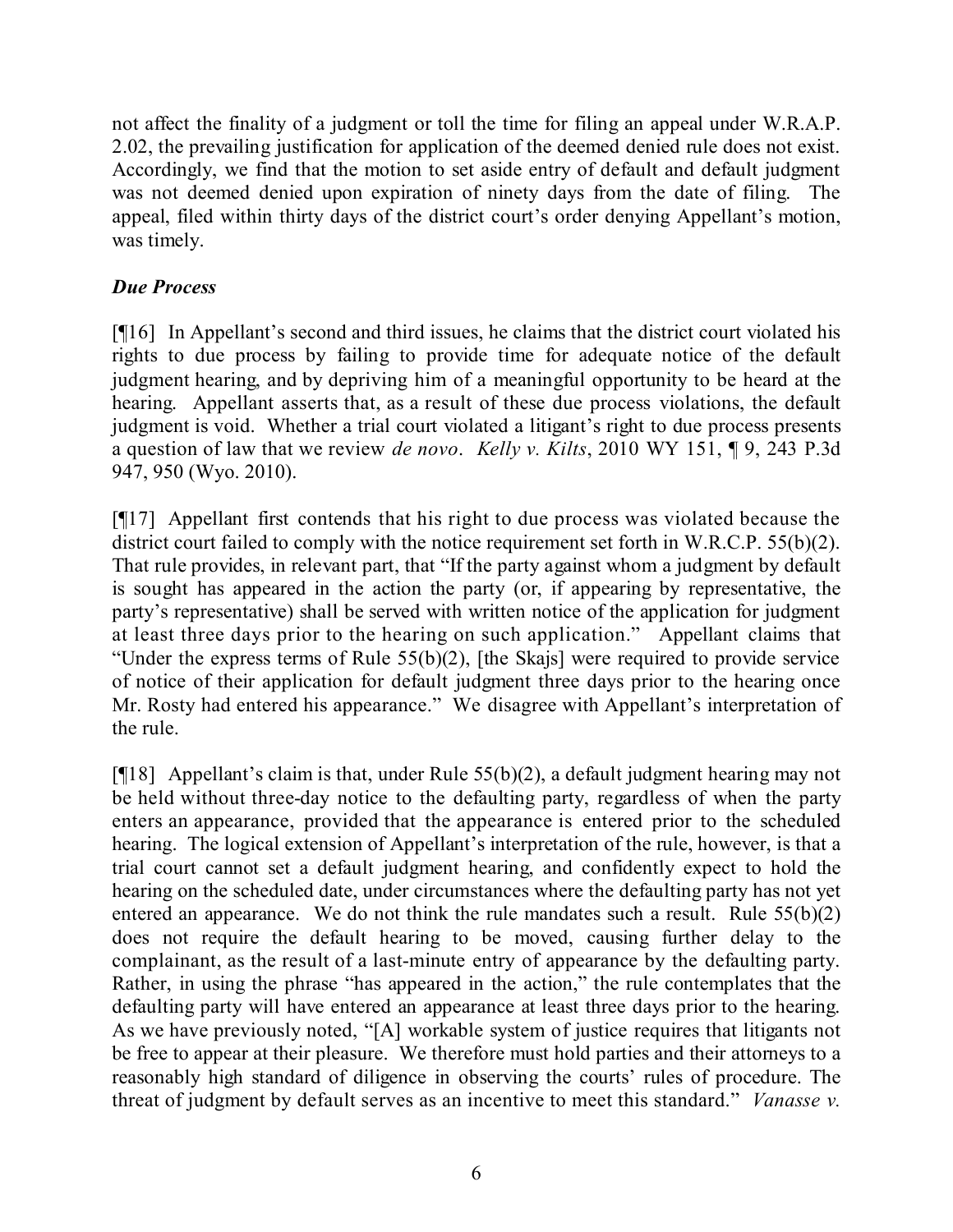*Ramsay*, 847 P.2d 993, 1000 (Wyo. 1993). In accordance with this standard of diligence, and the plain language of the rule, we find that the three-day notice requirement in Rule 55(b)(2) applies when the defaulting party enters an appearance in sufficient time to allow for that possibility.

[¶19] Further, we are not persuaded that Appellant's representatives did not have actual notice of the proceedings in this case. The record indicates that Cornhusker Casualty Company, which ultimately retained counsel to defend Appellant on September 23, 2010, had knowledge of the proceedings from the beginning of this case. On October 30, 2008, a senior claims examiner at Cornhusker Casualty sent a letter to Appellant referencing the insurance claim arising from the incident involving Ms. Skaj. The letter stated that

> [W]e wish to advise you of your right to retain personal counsel, at your own expense, as pertains to your potential excess exposure. We are not advising that you must retain personal counsel, as Cornhusker Casualty Company will continue to provide a defense, but merely to advise you of your right to do so.

Additionally, the record reveals that on April 17, 2009, the day after the complaint was filed, counsel for the Skajs sent a courtesy copy of the complaint to an attorney retained by Cornhusker Casualty to defend the suit. A letter from the Skajs' counsel accompanying the complaint indicated that R & R Roofing, Steve Rosty, and Appellant would be served:

> The Cornhusker Casualty claims representative indicated that you would be representing R & R Roofing. I am not sure how the co-defendants will be represented so I am having all the Defendants served.

On April 29, 2009, counsel for the Skajs received a response from the defense attorney, indicating that she had requested an extension to file an answer on behalf of Appellant:

> Thank you for agreeing to extend the answer deadline for all defendants in the above-captioned case to May 18, 2009. As I explained, at this point I do not know if I will be representing all of the defendants. In addition, I requested that you consider dismissing Steve Rosty as a defendant as it is my understanding he was not involved in any way in the accident.

Defense counsel subsequently filed an answer to the Skajs' complaint on behalf of R & R Roofing and Steve Rosty, but did not answer on behalf of Appellant. In light of this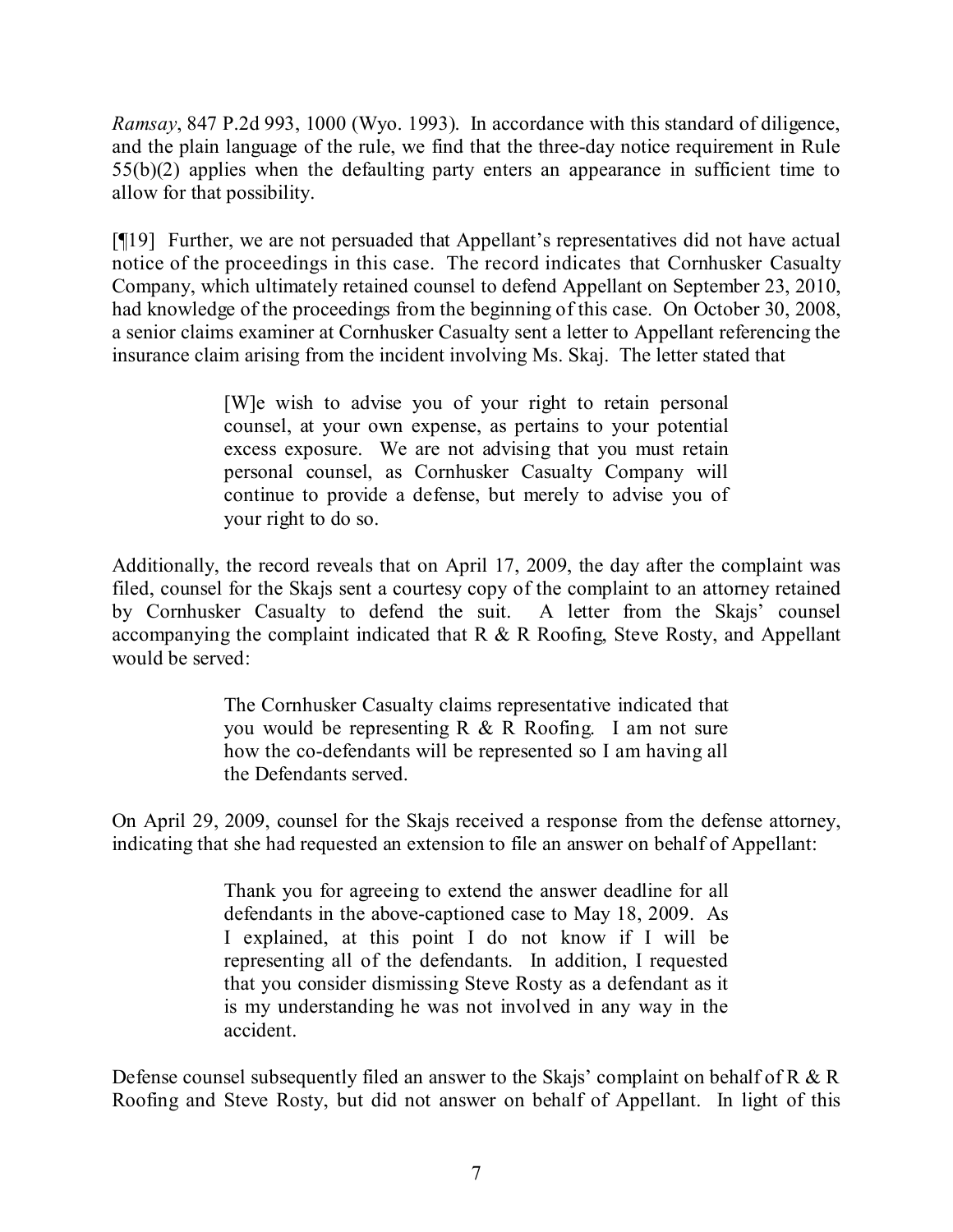correspondence, it is clear that Cornhusker Casualty was aware that Appellant was facing an impending lawsuit, and had actual knowledge of the suit immediately after it was initiated. Yet Cornhusker Casualty waited until September 23, 2010, sixteen months after default was entered against Appellant, and one day prior to the default judgment hearing, to retain counsel to defend him. Under these circumstances, we find that Appellant had ample notice, through his representatives, of the default judgment hearing.

[¶20] Appellant's claim that he did not have a meaningful opportunity to be heard at the default judgment hearing is based entirely on the assertion that he did not receive adequate notice of the hearing. He contends that he "was not given sufficient time to meaningfully participate in the hearing," and acknowledges that this claim is "closely related" to the failure of adequate notice. Appellant, however, does not present any additional support for the claim that he was deprived of his right to due process separate from his assertion of inadequate notice. Consequently, for the same reasons discussed immediately above, we reject Appellant's claim that he was deprived of a meaningful opportunity to be heard at the hearing. We also note that Appellant's counsel was present at the hearing and took full advantage of the opportunity to cross-examine witnesses, object to witness testimony and exhibits, and present argument to the court. *See Adel v. Parkhurst*, 681 P.2d 886, 891 (Wyo. 1984) ("[S]ince [appellant] did appear by counsel at and participate in the [default judgment] hearing no prejudice could be asserted."). We find no violation of Appellant's due process rights.

# *Service of Process*

[¶21] We turn next to Appellant's claim that he was not properly served with the summons and complaint, and that the default judgment entered against him is void as a result of the fact that the district court lacked personal jurisdiction. On appeal, Appellant does not dispute the fact that the summons and complaint were delivered to his mother at his usual place of abode. Rather, he contends that his mother was not competent to accept service on his behalf because she was suffering from Alzheimer's disease at the time of service. We conclude, however, that Appellant has not satisfied his burden of proving that his mother was incompetent and, as a result, we reject Appellant's claim that service of process was insufficient.

[¶22] As we have previously recognized, a court does not acquire personal jurisdiction over a party that has not been properly served:

> A summons is "the means of compelling a defendant to subject his person to the jurisdiction of the court from which the summons issues." Strict compliance with the requirements of service of process is mandatory. Any omissions of statements that are required under W.R.C.P. 4 are fatal and such omission prevents the trial court from obtaining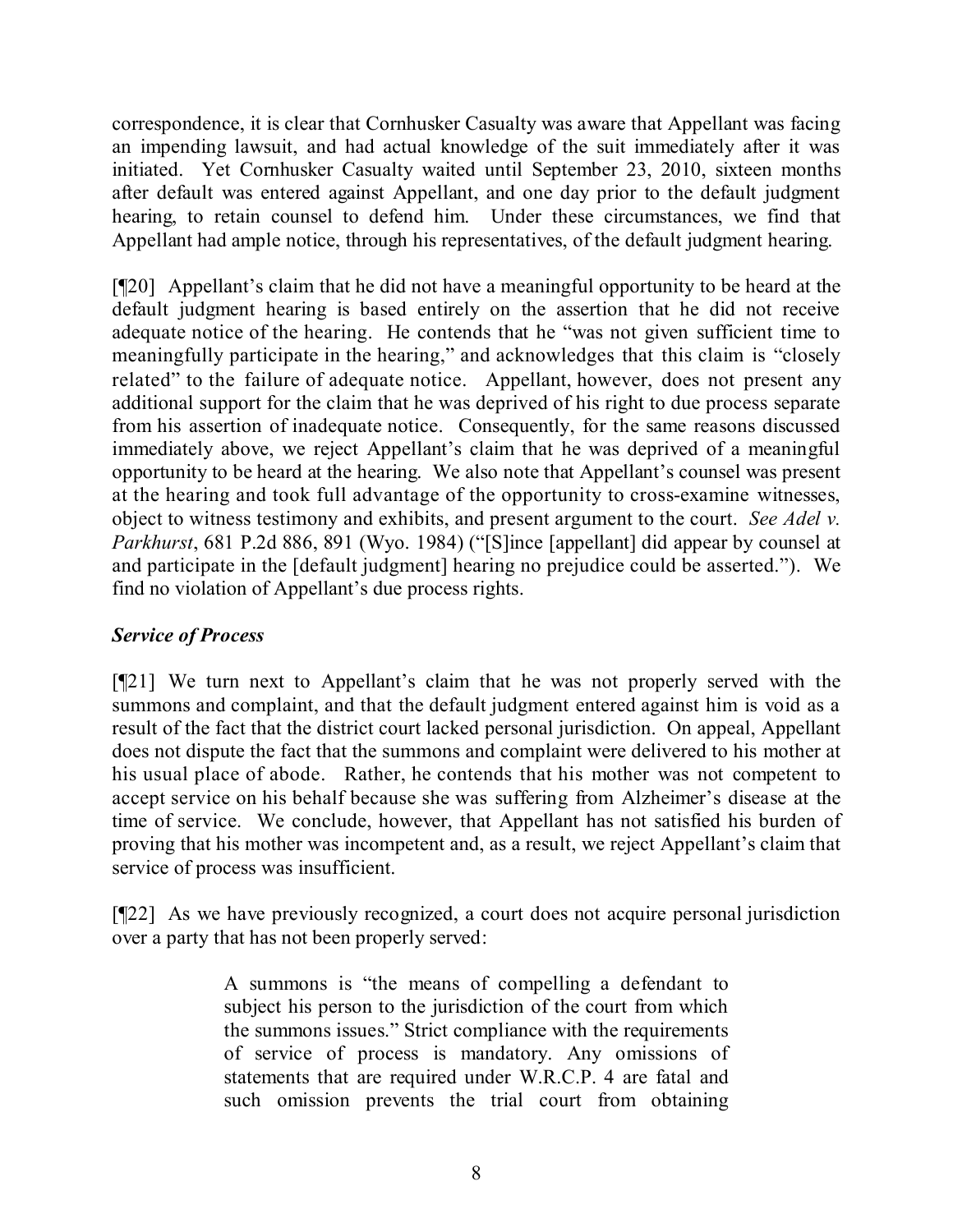jurisdiction of the defendant. A judgment entered without proper service of the summons is void and subject to attack directly or collaterally.

*Hoke v. Motel 6 Jackson & Accor N. Am., Inc.*, 2006 WY 38, ¶ 7, 131 P.3d 369, 374 (Wyo. 2006) (citations omitted). We review factual determinations relating to service of process by accepting the evidence of the prevailing party as true and giving that party the benefit of all favorable inferences that can fairly be drawn from the evidence while disregarding conflicting evidence. *Crotteau v. Irvine*, 656 P.2d 1166, 1169 (Wyo. 1983). Where the facts of service are not in dispute, the issue of adequate service of process is a matter of law and is reviewed *de novo*. *See Hoke*, ¶ 6, 131 P.3d at 373.

[¶23] W.R.C.P. 4(d)(1), which governs personal service of a summons and complaint, allows for substituted service at the defendant's usual place of abode. The rule provides, in relevant part, that service of a summons and complaint "shall be made as follows":

> (1) Upon an individual other than a person under 14 years of age or an incompetent person, by delivering a copy of the summons and of the complaint to the individual personally, *or by leaving copies thereof at the individual's dwelling house or usual place of abode with some person over the age of 14 years then residing therein*[.]

(Emphasis added.) In Appellant's motion in opposition to the entry of default and default judgment, filed on the day prior to the default judgment hearing, his counsel claimed that service "may have been insufficient" because his mother's residence "may not have been" his usual place of abode:

> [T]he attempted service of process upon Vincent Rosty, detailed in the Affidavit of Scott J. Olheiser, filed May 21, 2009, may have been insufficient, improper and inadequate service as, upon information and belief, Ms. Jackie Fran[z]en's residence at 1310 Granite in Mills, Wyoming may not have been Mr. Rosty's "dwelling house or usual place of abode" under W.R.C.P. 4(d)(1), and accordingly the attempted personal service may have been inadequate.

At the default judgment hearing, Appellant's counsel, who had not yet been able to contact Appellant, stated that "we don't know whether [Mr. Rosty] was served properly or not," and requested a continuance so that he could "attempt to determine the circumstances of service." As indicated above, the district court denied the request for a continuance, noting that "There's been no showing whatsoever of why representatives of Vincent Rosty could not have pursued the requests that they're now making at an earlier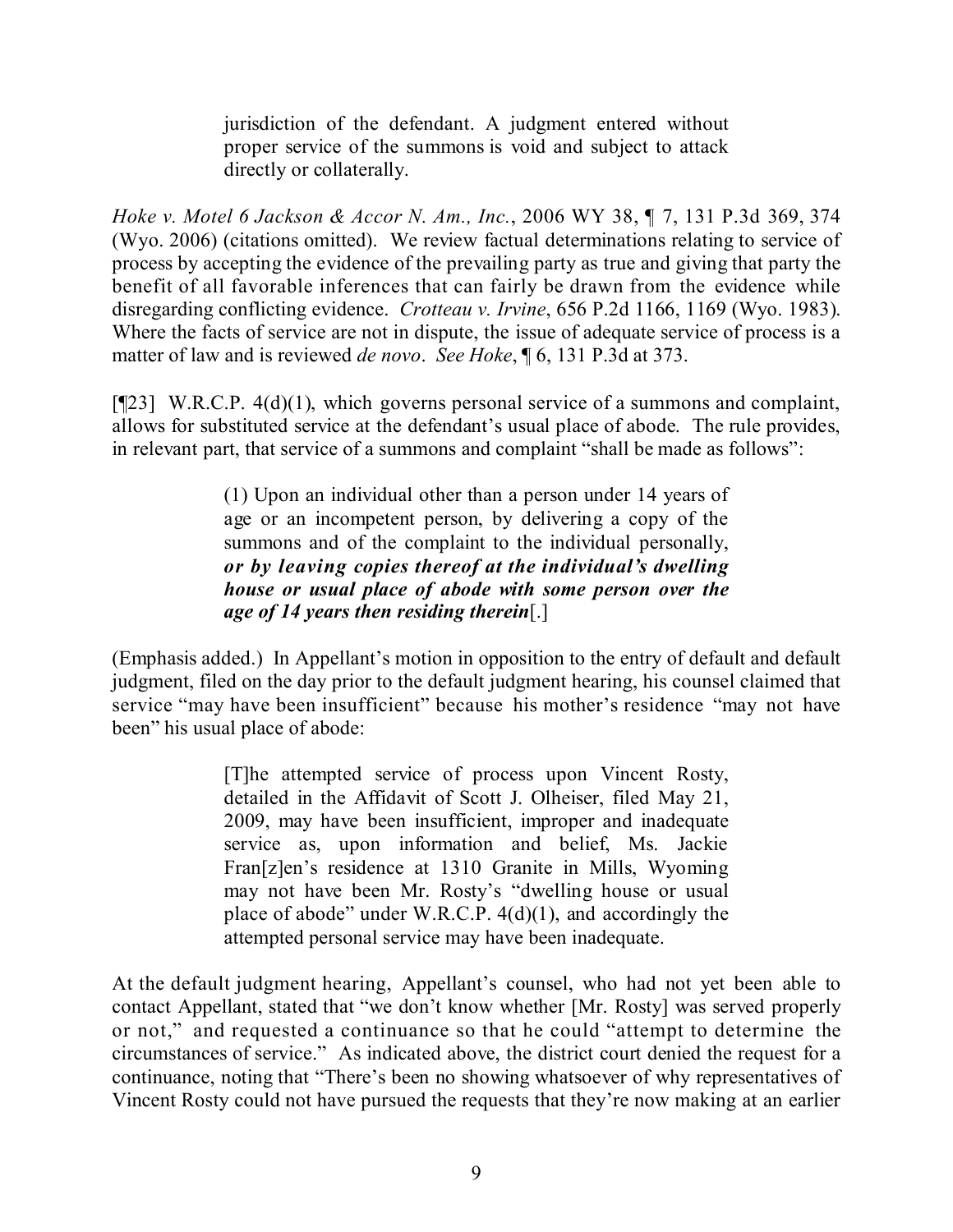date."

[¶24] After issuance of the default judgment, and after Appellant had an opportunity to consult with his attorney, he conceded, in his motion to set aside the default judgment, that he was living at his mother's home at the time of the accident. He claimed, however, that service was improper because his mother was not competent to accept service on his behalf. Appellant submitted an affidavit stating that his mother had been diagnosed with Alzheimer's disease and that she "was suffering increased symptoms of forgetfulness and memory problems" at the time of service. Appellant's sister also submitted an affidavit stating that her mother's memory "appears to be substantially impaired." Her affidavit further stated as follows:

> 10. In April of 2009 my mother called me and told me that someone had delivered papers to her. She didn't know what they were for but thought they might be for Vince.

> 11. Because I was concerned about her wellbeing, I told her she should not worry about the papers and should not get involved in anything having to do with the papers.

The district court ultimately found, in its order denying the motion to set aside the default judgment, that "The return of service reflecting the service of the Summons and Complaint in this action upon Defendant Vincent Rosty establishes facts supporting proper service pursuant to Rule 4(d)(1) of the Wyoming Rules of Civil Procedure, and [Mr. Rosty] has failed to rebut the proof of the service made upon him at his residence and usual place of abode."

[ $[25]$ ] The Skajs assert that nothing in Rule  $4(d)(1)$  prohibits substituted service upon an incompetent person at the defendant's usual place of abode. Although we note that this scenario raises due process concerns, we need not address the issue in this appeal because we find that the burden was on Appellant to demonstrate that his mother was incompetent, and that he failed to satisfy that burden. In *Crotteau*, 656 P.2d at 1169, a case in which the defendant claimed that substituted service of process was not effected at her "usual place of abode," we held that "the party asserting the validity of the service bears the burden of proof, and that no presumption attaches, in the case of substituted service, to shift the burden." This case, however, is distinguishable from *Crotteau*. In contrast to *Crotteau*, Appellant contends that substituted service was invalid because his mother was incompetent. Under these circumstances, where a party asserts that substituted service is invalid due to acceptance of service by an incompetent person, we find that the burden is on the party asserting that service was invalid to prove incompetence. This is consistent with the approach followed in federal courts and in most states, as recognized in *Crotteau*, 656 P.2d at 1168: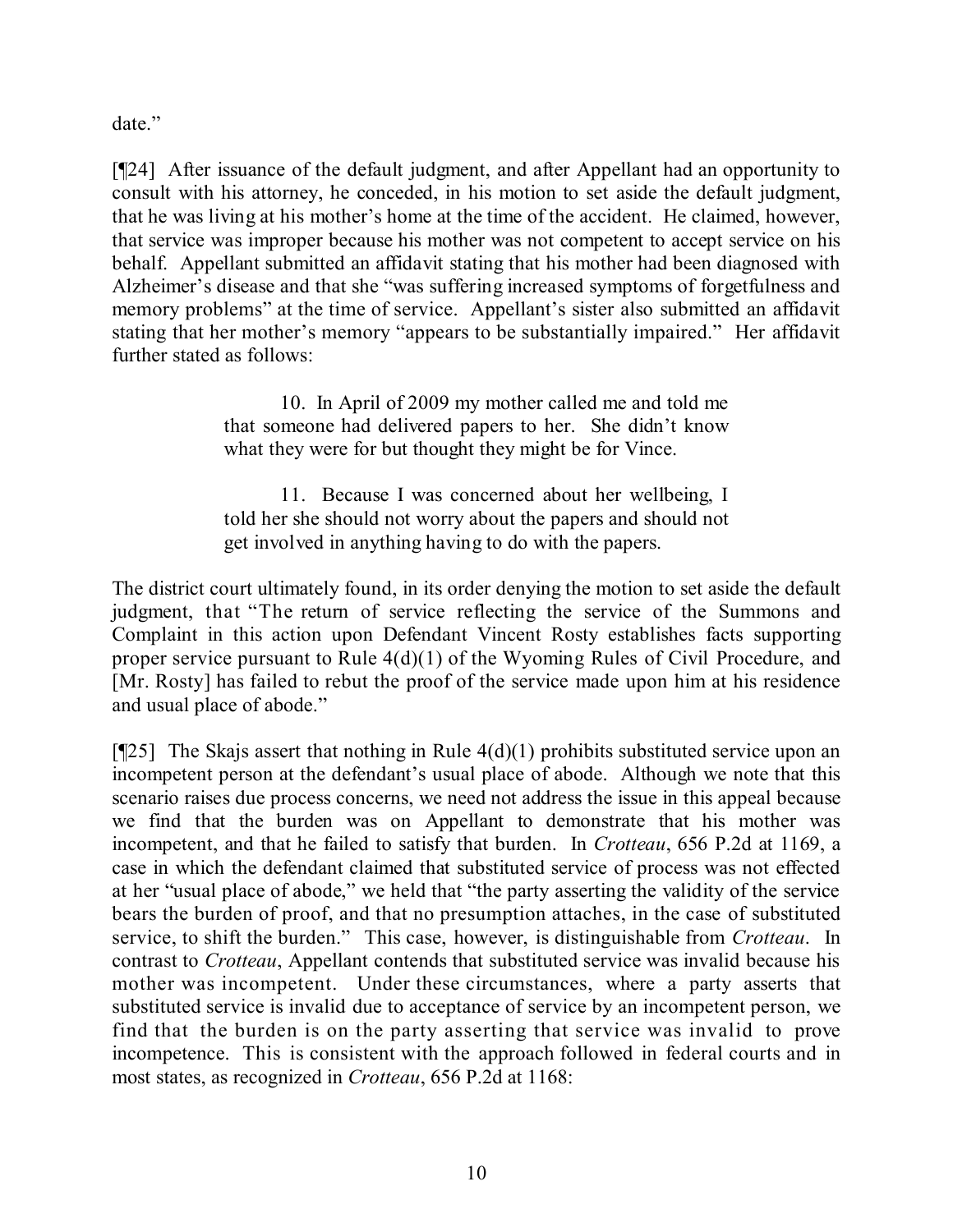[T]he burden of proof to establish the validity of the service is on the party on whose behalf the service is accomplished. See 4 Wright and Miller, Federal Practice and Procedure, § 1083, p. 384 (1969), and cases cited therein. Normally, however, the process server's return will provide a prima facie case as to the facts of service, and the burden shifts to the defendant to rebut the proof. *San Rafael Compania Naviera, S.A. v. American Smelting & Refining Company,* 327 F.2d 581 (9th Cir. 1964). The defendant has to overcome the proof by strong and convincing evidence. *Hicklin v. Edwards,* 226 F.2d 410 (8th Cir. 1955).

[¶26] The return affidavit of service filed with the district court stated that, on April 17, 2009, copies of the summons and complaint were delivered to "Vincent Rosty – by serving copies to Jackie Franzen – mother of Vincent – a person over the age of 14 years at 1310 Granite, Mills, WY 82644 – their usual place of abode." The return of service, which recited facts sufficient to meet the requirements of W.R.C.P. 4(d)(1), established a presumption that service was proper under the rule. The affidavits offered by Appellant, suggesting that his mother had accepted service on his behalf and had informed Appellant's sister that she thought the documents were for Appellant, failed to rebut this presumption by "strong and convincing evidence." Accordingly, we hold that service of process was properly effected pursuant to W.R.C.P. 4(d)(1).

## *Denial of Motion to Set Aside Default and Default Judgment*

[¶27] In his fifth issue, Appellant claims that the district court erred in denying his motion to set aside entry of default and default judgment. We apply the same standard of review to the denial of a motion to set aside entry of default as to the denial of a motion to set aside default judgment: "Decisions resolving motions for setting aside the entry of default or a default judgment are made in the exercise of sound discretion by the trial court." *Fluor Daniel, Inc. v. Seward*, 956 P.2d 1131, 1134 (Wyo. 1998).

> Rules 55(c) and 60(b), W.R.C.P., are remedial and are intended to promote decisions on the merits when possible. A trial court has wide judicial discretion to grant or deny a defendant's motion under these rules. We will not disturb the exercise of that discretion unless appellant demonstrates that the trial court abused it and was clearly wrong.

*Nowotny v. L & B Contract Indus.*, 933 P.2d 452, 460 (Wyo. 1997) (quoting *Claassen v. Nord*, 756 P.2d 189, 193 (Wyo. 1988)) (internal citations omitted). The proponent of a motion to set aside default judgment has the burden of proving that he is entitled to relief. *Lykins v. Habitat for Humanity, The Heart of Wyo., Inc.*, 2010 WY 118, ¶ 10, 237 P.3d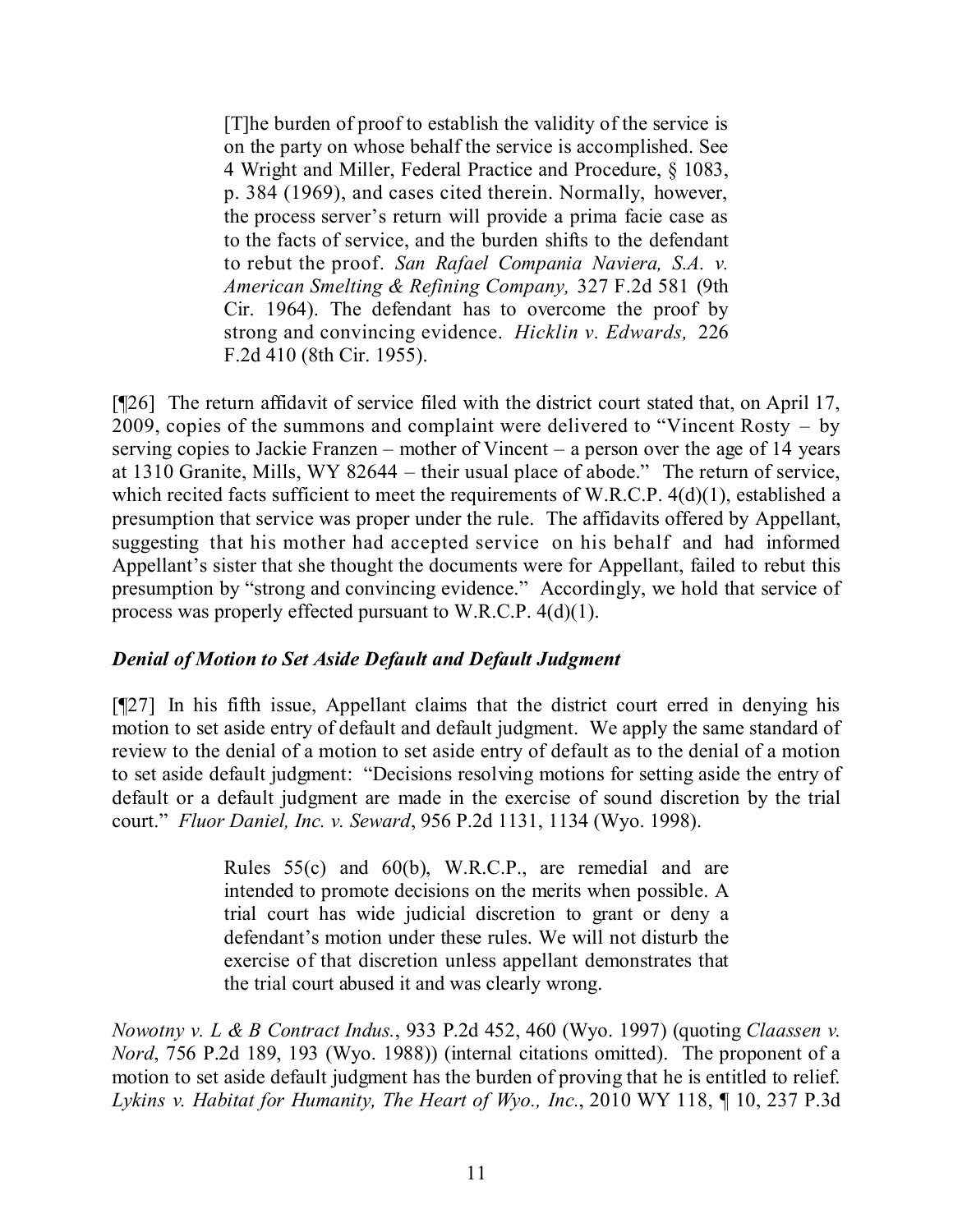405, 408 (Wyo. 2010).

. . .

[¶28] As noted above, W.R.C.P. 55(c) provides that "For good cause shown the court may set aside an entry of default and, if a judgment by default has been entered, may likewise set it aside in accordance with Rule 60(b)." Rule 60(b), in turn, provides in pertinent part as follows:

## **Rule 60. Relief from judgment or order.**

(b) *Other reasons*. – On motion, and upon such terms as are just, the court may relieve a party or a party's legal representative from a final judgment, order, or proceeding for the following reasons: (1) mistake, inadvertence, surprise, or excusable neglect; (2) newly discovered evidence which by due diligence could not have been discovered in time to move for a new trial under Rule 59(b); (3) fraud (whether heretofore denominated intrinsic or extrinsic). misrepresentation, or other misconduct of an adverse party; (4) the judgment is void; (5) the judgment has been satisfied, released, or discharged, or a prior judgment upon which it is based has been reversed or otherwise vacated, or it is no longer equitable that the judgment should have prospective application; or (6) any other reason justifying relief from the operation of the judgment.

As we have previously noted, the factors described in Rule 60(b) are relevant to our determination of whether the defendant has shown "good cause." *Vanasse*, 847 P.2d at 999. If the defendant "cannot substantiate reasons under Rule 60(b) for setting aside the default judgment, then 'good cause' also does not exist to set aside the entry of default under Rule 55(c)." *Id.*; *see also M & A Constr. Corp. v. Akzo Nobel Coatings*, 936 P.2d 451, 454-55 (Wyo. 1997).

[¶29] We have acknowledged two competing policy considerations that guide a decision to set aside a default judgment: "The justice system and litigants have an interest in the finality of judgment and efficiency in litigation. However, this court has long recognized that 'default judgments are not favored in the law' and 'it is preferable that cases be tried on their merits.'" *Vanasse*, 847 P.2d at 997 (quoting *Carlson v. Carlson*, 836 P.2d 297, 301 (Wyo. 1992)). Although a decision on the merits is preferred, "given a proper case, we will recognize the propriety of a default judgment." *Vanasse*, 847 P.2d at 997.

[¶30] In his motion to set aside default and default judgment, Appellant claimed that he was entitled to relief from the default judgment because "the complaint and summons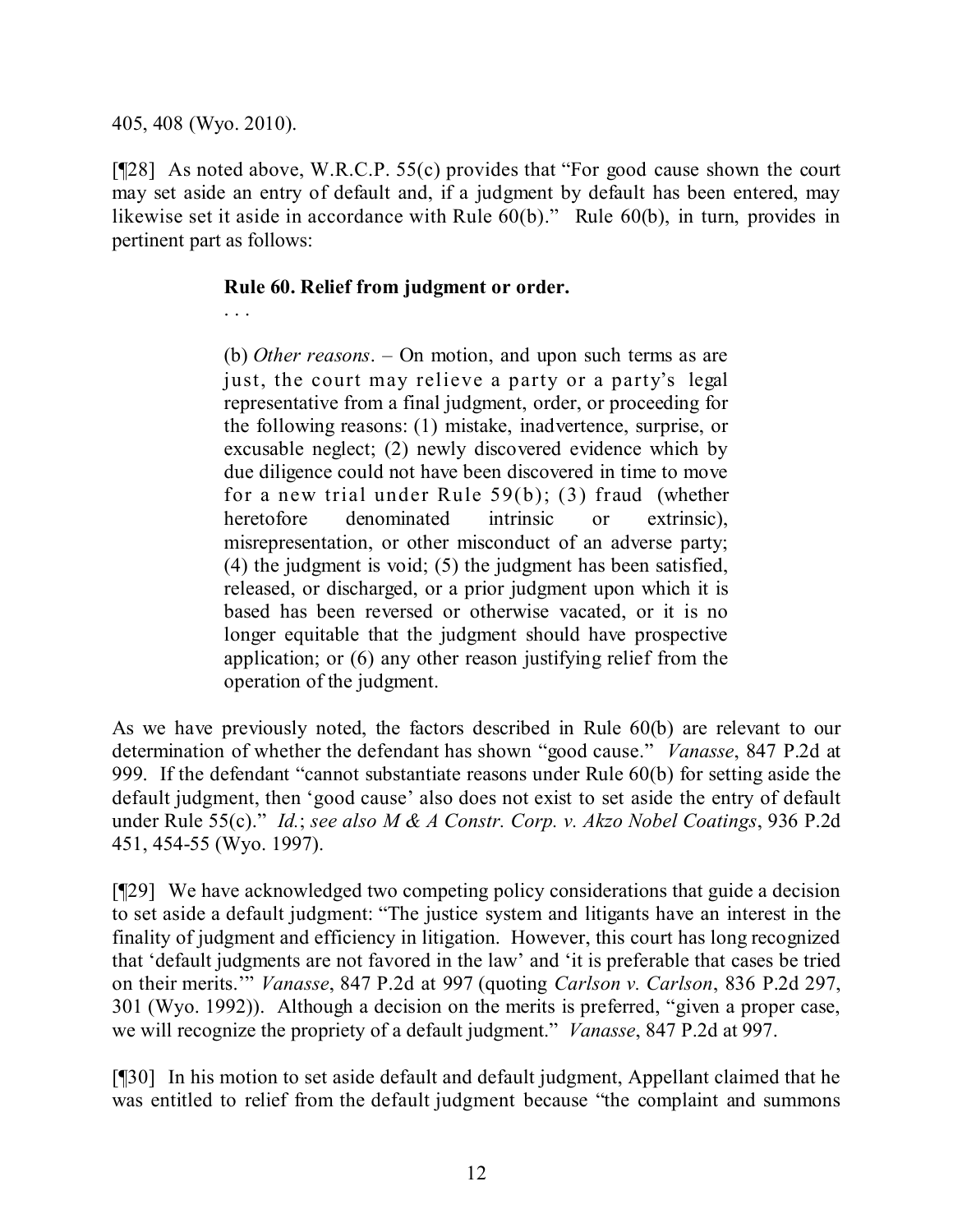were not properly served and cannot form the basis of a valid judgment." He asserted that "the facts regarding the complete lack of service on Mr. Rosty fulfill the requirements of Rules  $60(b)(1)$ ,  $60(b)(2)$ ,  $60(b)(4)$ , and  $60(b)(6)$ ." The district court, however, found that service had been properly effected pursuant to W.R.C.P. 4(d)(1), and concluded that Appellant had not established grounds for relief from the default judgment.

[¶31] On appeal, Appellant again relies on the assertion that he was not properly served with the summons and complaint in claiming that the district court's denial of his motion to set aside default and default judgment was an abuse of discretion. He emphasizes that there has been no demonstration that he was "in any way culpable in the failure of the [Skajs] to ensure good service upon him." However, as discussed above, Appellant failed to carry his burden of proving that service of process was inadequate. Consequently, as the district court properly concluded, any claim for relief founded on the proposition that Appellant was not properly served is simply unavailing. *See Lykins*, ¶ 13, 237 P.3d at 409 (finding no abuse of discretion where district court denied motion to set aside default judgment because defendants "failed to prove that they were not properly served, and did not demonstrate any other reason justifying relief"). Appellant has presented no argument that the district court abused its discretion in denying his motion aside from his claim of insufficient service of process. In light of our conclusion that service of process was valid, we find no abuse of discretion in the district court's decision denying Appellant's request for relief.

# *Punitive Damages*

[¶32] In Appellant's final issue, he challenges the district court's award of punitive damages. The district court assessed \$75,000 in punitive damages based on the following findings:

> [T]he punitive damage allegations and claim is defaulted also. Also, it does appear that with the driver, Mr. Vincent Rosty, having been under the influence of cannabinoids and I believe it was methamphetamine and his, basically, desertion of Ms. Skaj after she was injured, that some component of punitive damages is appropriate for his willful and wanton misconduct.

Although the facts as alleged in the complaint and the testimony of Ms. Skaj at the default hearing raise questions as to the factual basis of Appellant's "willful and wanton misconduct," Appellant does not dispute the district court's findings. Rather, he contends that the district court erred in failing to give proper consideration to his wealth or financial condition prior to assessing punitive damages. He claims that because the Skajs did not present sufficient evidence on which the district court could have made a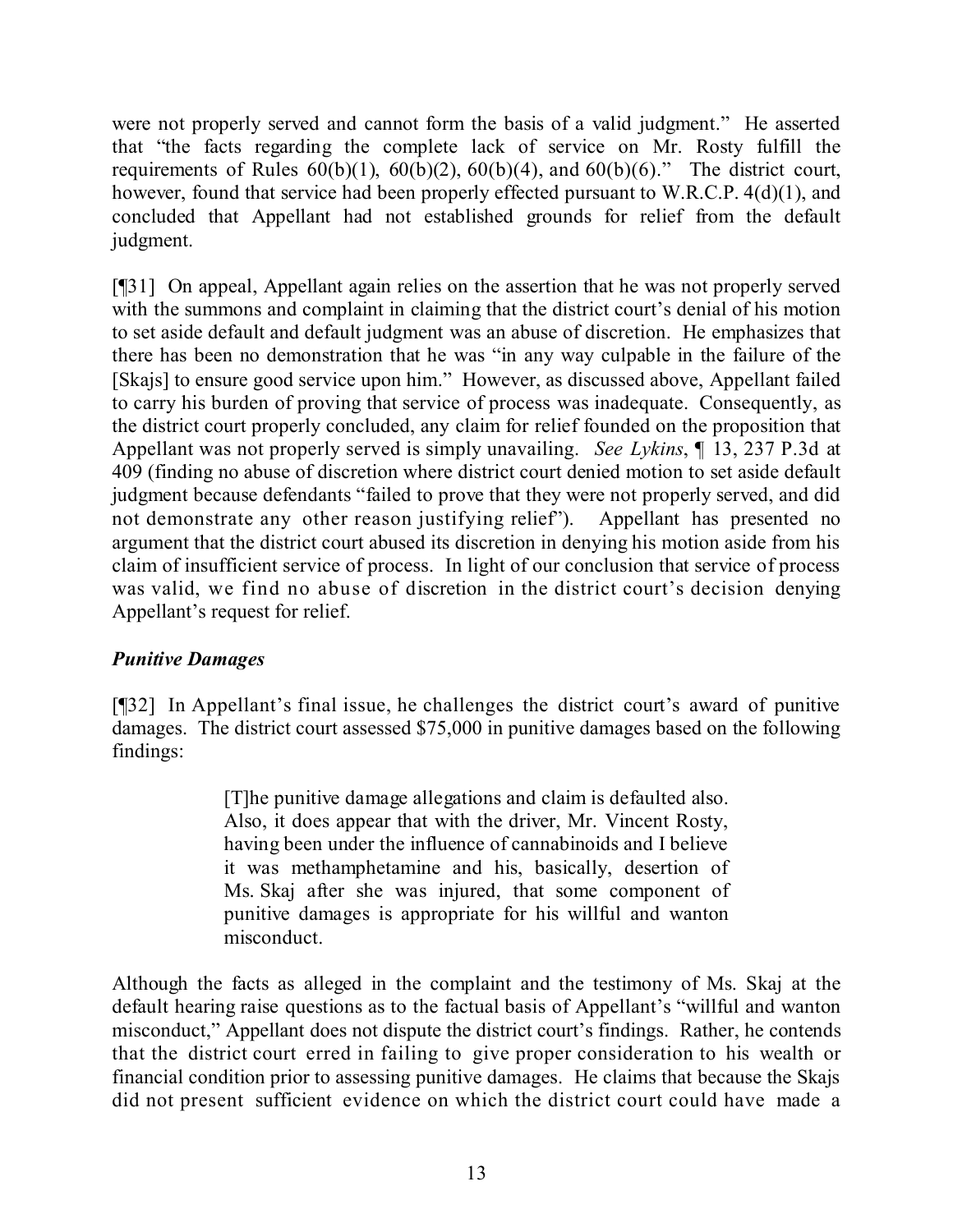determination of his wealth or financial condition, the award of punitive damages must be reversed. The Skajs respond that they satisfied their evidentiary burden.

[¶33] The decision to award punitive damages is within the district court's discretion, and we will not reverse the decision on appeal without finding a clear abuse of that discretion. *Alexander v. Meduna*, 2002 WY 83, ¶ 41, 47 P.3d 206, 219 (Wyo. 2002). In reviewing for an abuse of discretion, we consider whether there was sufficient evidence to support the district court's conclusion:

> A court does not abuse its discretion unless it acts in a manner which exceeds the bounds of reason under the circumstances. Our review entails evaluation of the sufficiency of the evidence to support the district court's decision, and we afford the prevailing party every favorable inference while omitting any consideration of evidence presented by the unsuccessful party. Findings of fact not supported by the evidence, contrary to the evidence, or against the great weight of the evidence cannot be sustained.

*Vargas Ltd. P'ship v. Four "H" Ranches Architectural Control Comm.*, 2009 WY 26, ¶ 10, 202 P.3d 1045, 1050 (Wyo. 2009) (quoting *Witowski v. Roosevelt*, 2009 WY 5, ¶ 13, 199 P.3d 1072, 1076 (Wyo. 2009)).

[¶34] As we noted in *Alexander*, ¶ 40, 47 P.3d at 218, punitive damages are not favored and are to be awarded "only for conduct involving some element of outrage," such as willful or wanton misconduct. Punitive damages are "an implement of public policy" and are intended to punish the defendant with the purpose of deterring others from similar conduct in the future. *Id; see also Adel*, 681 P.2d at 890. Consistent with the purposes of punishment and deterrence, we have looked to multiple factors in determining whether an award of punitive damages is appropriate, including the financial condition or wealth of the defendant, the degree of reprehensibility of the defendant's conduct, and the nature and extent of the injury caused by the defendant's conduct. *Alexander*, ¶ 42, 47 P.3d at 219. The burden of proof with respect to punitive damages is on the party seeking such damages. *Adel*, 681 P.2d at 892.

[¶35] In *Adel*, 681 P.2d at 892, a case in which we affirmed the entry of default judgment, we held that "in the absence of evidence of a defendant's wealth or financial condition an award of punitive damages cannot be sustained." We stated that evidence relating to the wealth or financial condition of the defendant constitutes "foundational proof" supporting an award of punitive damages and noted that a defendant in default does not concede the amount demanded for punitive damages. *Id.* Based on the facts in *Adel*, where no evidence was presented on the financial condition or the wealth of the defendant, we held that the award of punitive damages was inappropriate. *Id.*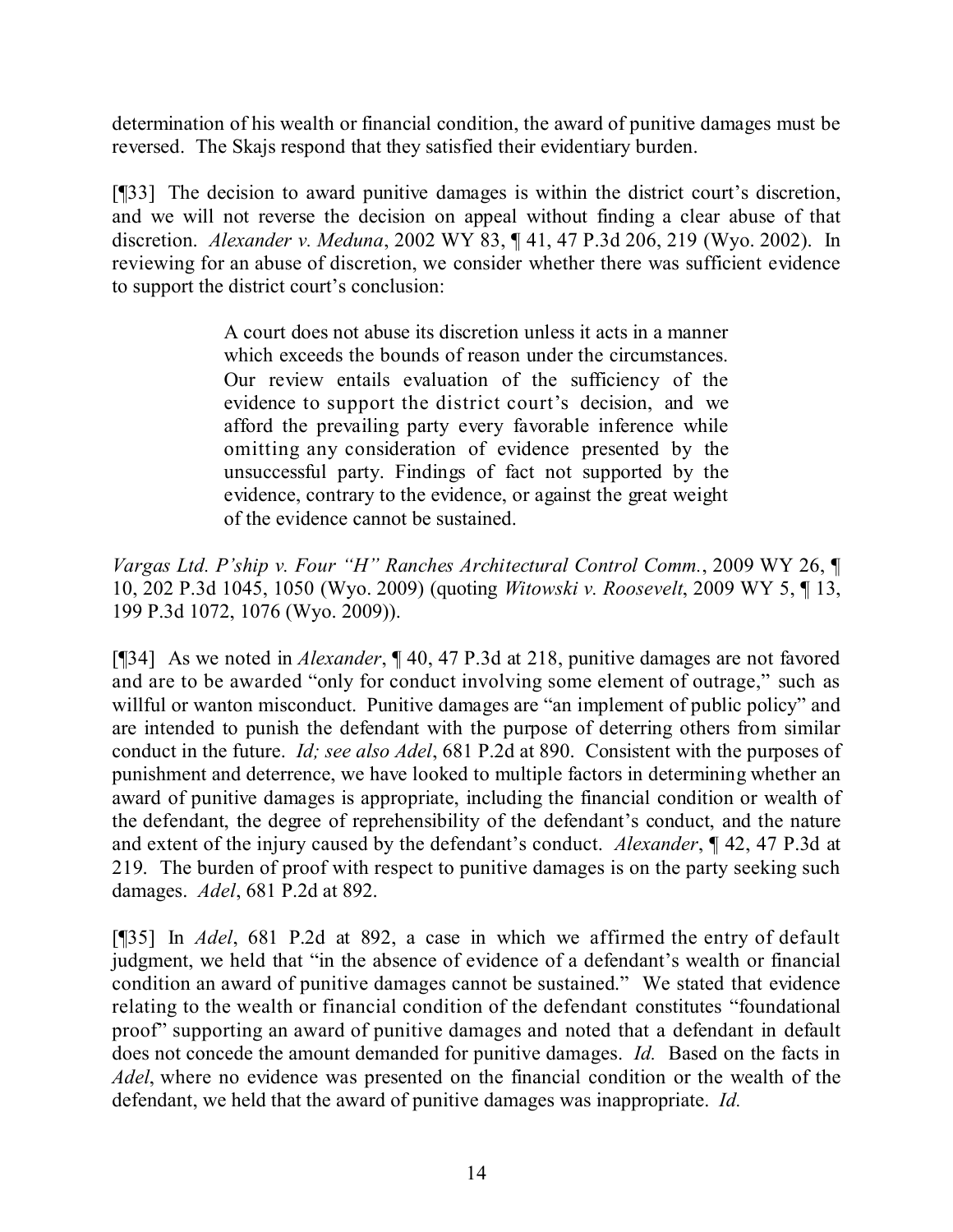[¶36] Both before and after our decision in *Adel*, we have not hesitated to reverse an award of punitive damages in cases where there has been inadequate evidence of a defendant's wealth or financial condition. For example, in *Sears v. Summit, Inc.*, 616 P.2d 765, 773 (Wyo. 1980), we reversed an award of punitive damages where the only evidence of the defendant's wealth was that "appellant's ranch extended for at least six miles along the private road; appellant stated that it would take at least six days to separate the cows from the yearlings after appellee's crew allegedly left the gates open; and appellant owns road-construction equipment which he rents for \$50.00 an hour." From this evidence, we concluded that "there was no evidence present from which the jury could have considered appellant's wealth." *Id.*; *see also Ruwart v. Wagner*, 880 P.2d 586, 593 (Wyo. 1994); *United States ex rel. Farmers Home Admin. v. Redland*, 695 P.2d 1031, 1040 (Wyo. 1985); *Scott v. Fagan*, 684 P.2d 805, 811 (Wyo. 1984).

[¶37] In the present case, we find that the Skajs failed to produce sufficient evidence of Appellant's wealth or financial condition to support an award of punitive damages. The only evidence produced by the Skajs consisted of deposition testimony indicating that Appellant had worked at R & R Roofing for approximately seven years, from April, 2001 to May, 2008, and a paystub from one day of Appellant's employment at R & R Roofing, showing that he earned \$16.50 per hour. In evaluating this evidence in the context of the Skajs' request for punitive damages, the district court, noting the requirements of Wyoming Civil Pattern Jury Instruction 4.06(A), which requires consideration of the "financial condition of the defendant," stated as follows:

> The other matter that I mentioned is the punitive damage claim. And as was noted in the Plaintiffs' memorandum, the Wyoming pattern jury instructions do provide guidelines. I believe they set forth seven or so factors that may be included in an award of punitive damages. And I've tried to take a look at that. There [are] some areas where I'm not that sure. For example, I don't think there was any profit made by Mr. Vincent Rosty that would come into play. *His financial position is somewhat nebulous. Obviously, he was a wage earner. I struggled a little bit with what his financial position would have been at or near the time of the event*. I'm not real sure about the criminal sanctions that were imposed.

> But taking a look at all of those factors and considering them, I think some component of punitive damage is appropriate. . . .

(Emphasis added.) The fact that Appellant was a wage-earner at the time of his tortious